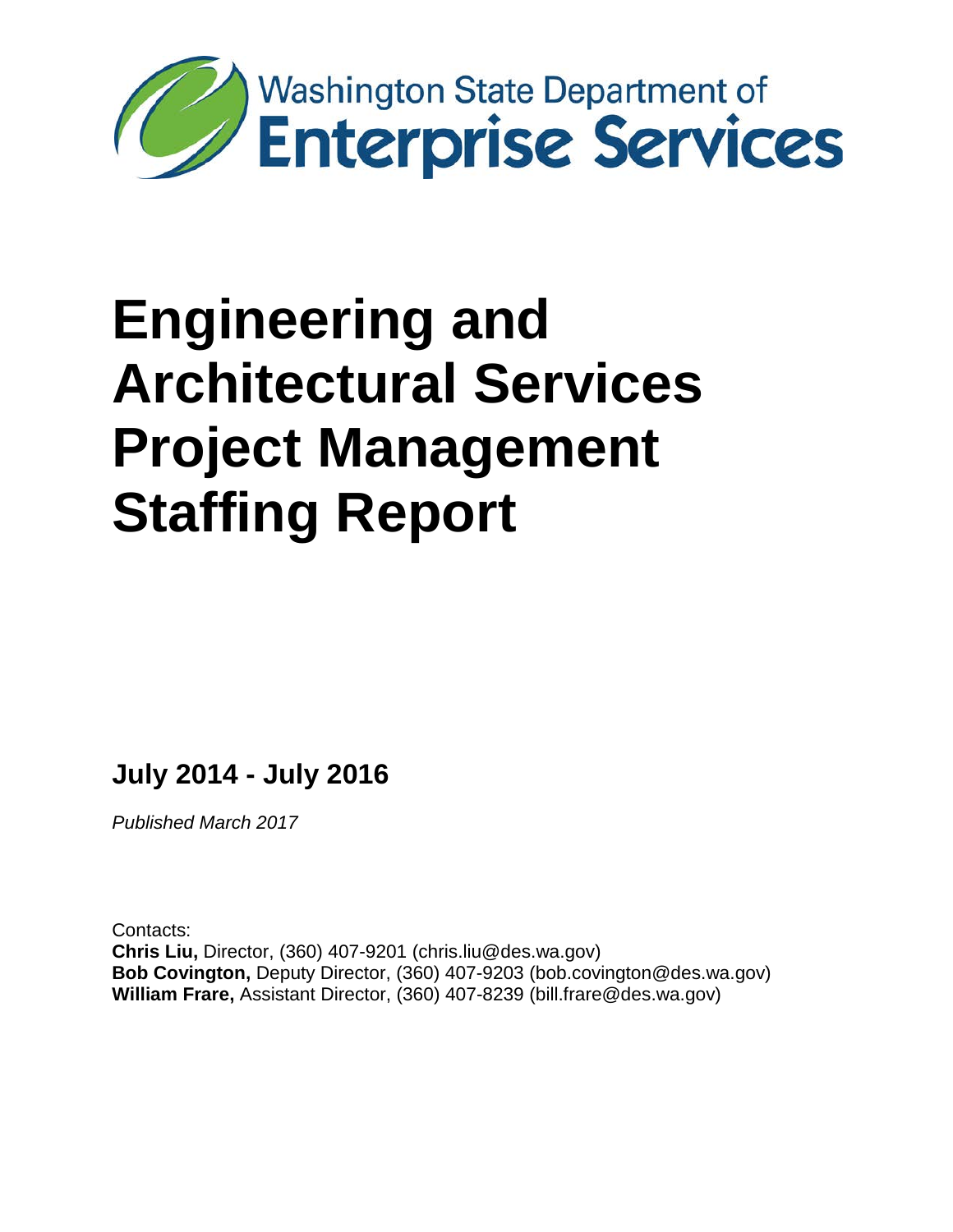# **TABLE OF CONTENTS**

| Inclusion of Small and Diverse Firms in Public Works Contracting 9 |  |
|--------------------------------------------------------------------|--|
|                                                                    |  |
|                                                                    |  |
|                                                                    |  |
|                                                                    |  |
|                                                                    |  |
|                                                                    |  |
|                                                                    |  |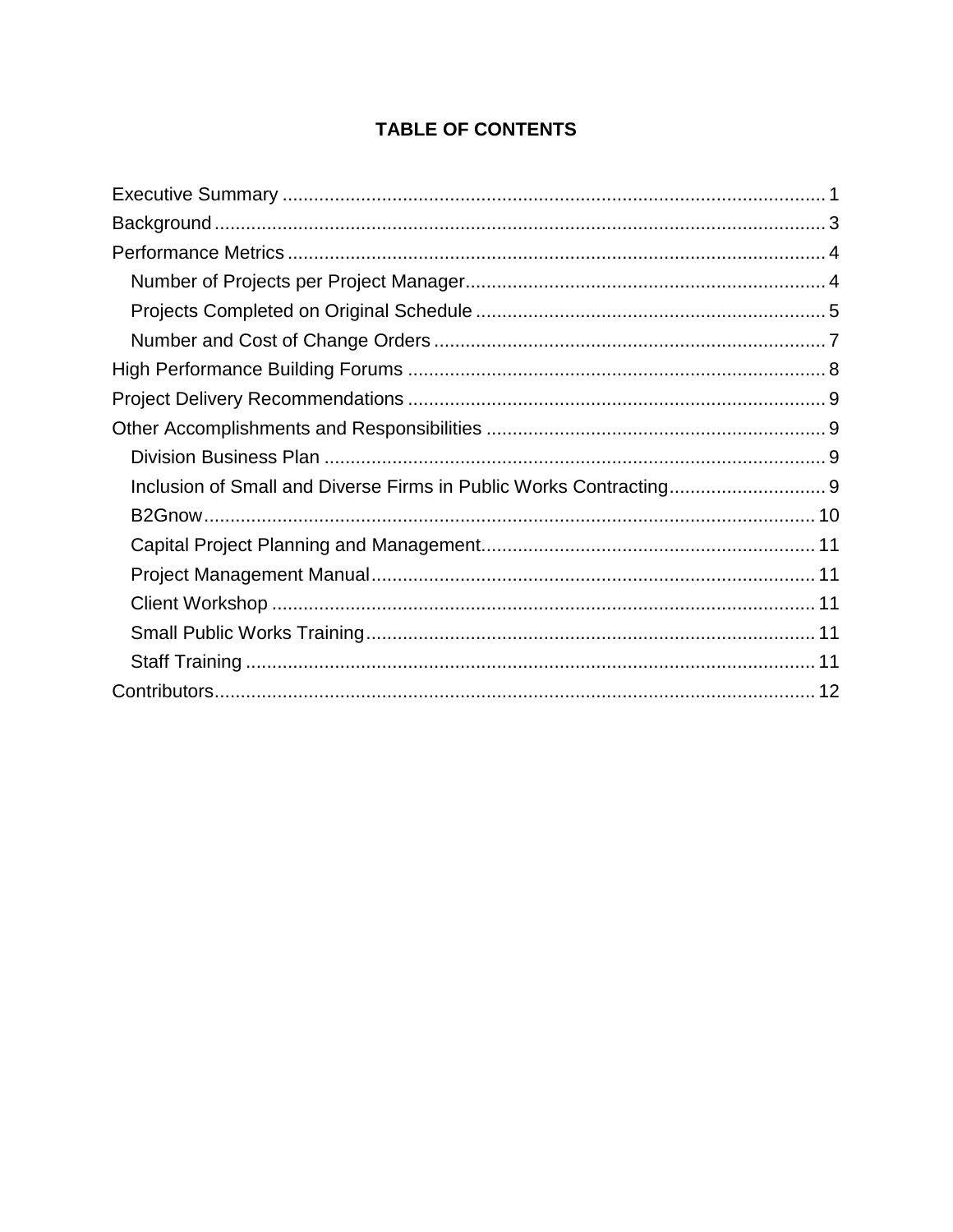# <span id="page-2-0"></span>**EXECUTIVE SUMMARY**

In the 2015-17 State Capital Budget [\(House Bill 1115, Section 1096\)](http://lawfilesext.leg.wa.gov/biennium/2015-16/Pdf/Bills/House%20Passed%20Legislature/1115.PL.pdf), state lawmakers directed the Washington State Department of Enterprise Services (DES) to report to the state Office of Financial Management (OFM) and the legislative fiscal committees regarding performance improvements in the DES Engineering & Architectural Services (E&AS) program, resulting from an increase in appropriation. This report attempts to quantify results and highlight other accomplishments of the program.

The E&AS program provides project management for capital public works projects for state agencies, and technical and community colleges. Our project managers include professional engineers, registered architects and construction managers with many years of experience. The primary responsibilities of project managers include:

- Ensuring compliance with public works laws
- Establishing selection and bidding processes
- Updating contract provisions
- Providing professional advice to client agencies
- Project management
- Defending against contract claims and procedural protests

Effective project management is essential to successful completion of any capital improvement project. The two primary performance measures characteristic of a successful project are: a) meeting the project schedule, and b) meeting the project budget.

With the additional funding provided by the Legislature, DES was able to invest more resources into project management and improve performance on both measures. On time project delivery increased by 6 percent, while projects experiencing delays greater than 60 days decreased by 10 percent. Increased cost from change orders also decreased for the same period.

| <b>Schedule</b> |                            |                       |                               |                              |  |  |
|-----------------|----------------------------|-----------------------|-------------------------------|------------------------------|--|--|
|                 | <b>On Time</b><br>or Early | $1 - 30$<br>Days Late | $31 - 60$<br><b>Days Late</b> | Greater than 60<br>Days Late |  |  |
| FY 2015         | 44%                        | 20%                   | 13%                           | 23%                          |  |  |
| FY 2016         | 50%                        | 22%                   | 15%                           | 13%                          |  |  |

| <b>Budget</b> |                                          |                |              |  |  |  |
|---------------|------------------------------------------|----------------|--------------|--|--|--|
|               | <b>Total Value of</b><br><b>Projects</b> | Cost Increase* | % Increase** |  |  |  |
| FY 2015       | 748,623,127                              | \$28,630,000   | 3.8%         |  |  |  |
| FY 2016       | 1,070,609,296                            | \$20,480,000   | 1.9%         |  |  |  |

\*The aggregate increase in cost for all contracts closed in that fiscal year

\*\*The percentage increase in cost for all contracts closed in that fiscal year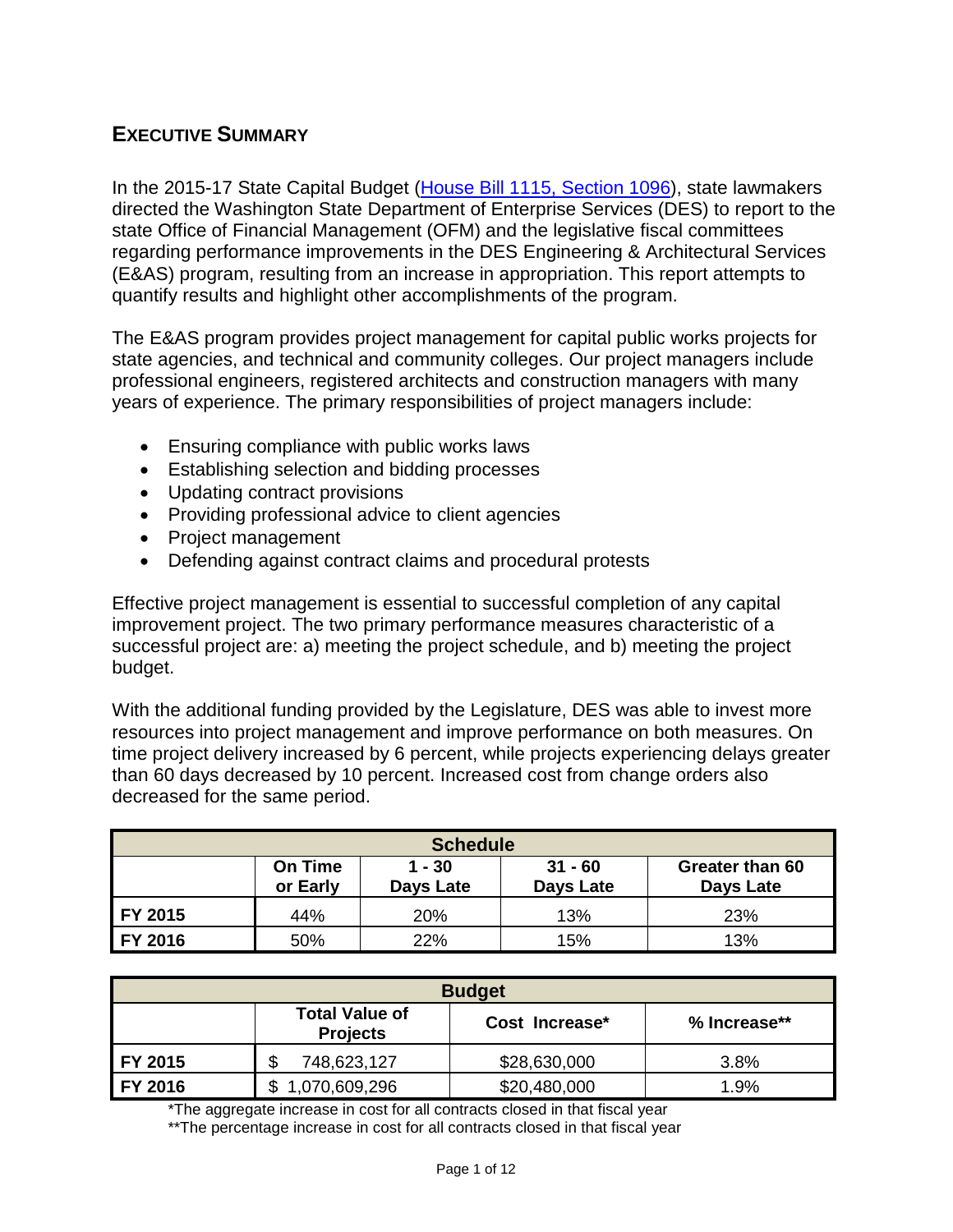The E&AS program's effectiveness is dependent upon available resources. When project managers have adequate capacity, they have sufficient time for a thorough review of plans and specifications prior to bid. During construction, they would have adequate time to monitor the project schedule and perform contract enforcement. The desired number of projects for each project manager is between 10 and 15 at any given time – even less if the projects are large and complex. With the increased funding, DES was able to hire five additional project managers, resulting in a decrease in the number of projects per project manager, albeit not to the targeted level.

| <b>Projects per Project Manager</b> |      |      |      |      |       |      |      |      |      |      |      |
|-------------------------------------|------|------|------|------|-------|------|------|------|------|------|------|
| Mar                                 | May  | June | July | Aug. | Sept. | Oct. | Nov. | Dec  | Jan  | Feb  | Mar  |
| 2015*                               | 2016 | 2016 | 2016 | 2016 | 2016  | 2016 | 2016 | 2016 | 2017 | 2017 | 2017 |
| 20                                  | 18.2 | 19   | 18.8 | 18.2 | 17.8  | 18.5 |      |      |      |      | 16.8 |

\* DES began tracking workload metrics for project managers in May 2016. The data for March 2015 was derived from supervisor records and does not include DOC/DSHS project managers.

Data appears to show a trend toward the targeted workload for project managers. However, the performance metric will need to be tracked for a longer period to determine if this reduction in project manager workload is indeed a trend, or is seasonal fluctuation resulting from biennial funding or with the construction season.

E&AS program staff members were involved in several other initiatives and process improvements including:

- Creating a business plan
- Increasing diverse business participation
- Implementing software for subcontractor tracking and project management
- Developing a project management manual
- Facilitating client workshops
- Performing small public works training
- Staff development training

DES has developed a culture of continuous improvement. While we are proud of the accomplishments achieved during the 2015-17 Biennium, we are looking forward to continued improvement in the next biennium.

The following are improvement goals for the 2017-19 Biennium.

#### **Data Collection and Project Management Technology**

The current data management system is the Project Tracking System (PTS). PTS was developed several decades ago and no longer meet our needs. We are in the process of implementing a new web-based project management system, TRIRIGA – Capital Planning and Project Management. When fully implemented, TRIRIGA will allow mobile access to our records, streamline workflow processes, and provide improved reporting and monitoring capabilities.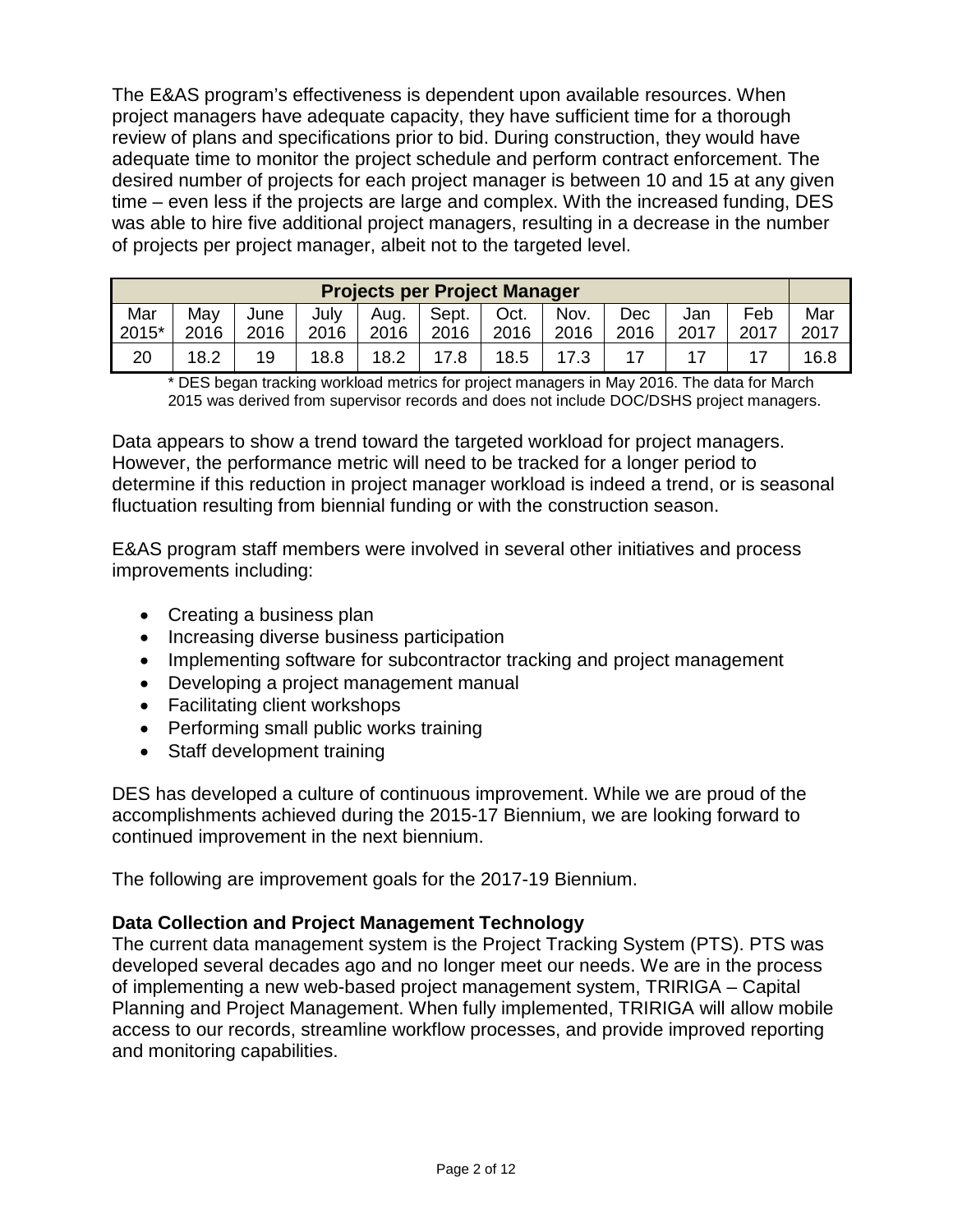## **Improved Project Management and Consistency**

The development of our project management manual has given us the opportunity to assess our processes and make improvements. We are actively training staff to ensure consistency for all projects. The manual outlines project manager expectations for items such as plan review, change order management, schedule monitoring, and contract claim documentation. Consistent application of these principles will result in projects staying on time and on budget.

#### **New Services and New Customers**

The E&AS program has long offered project management services as a reimbursable fee for services. Our customer base is expanding into schools, hospitals, transit and other municipal taxing districts, offering not only traditional design-bid-build services, but also job order contracting (JOC) and design-build alternatives.

#### **Customer Service Feedback**

The current system for receiving customer feedback is limited to a simple survey scoring system. DES plans to improve the existing customer satisfaction survey initiated at the end of each project, to include tracking themes for expectations of service. Based on survey results, our intent will be to devise methods on how best to meet those expectations.

#### **Small and Diverse Business Inclusion**

With the implementation of new software, B2Gnow, DES is now gathering subcontractor and supplier information on a real-time basis. Performance metrics for small and diverse firm utilization is now available and being used to monitor contracts. This information will also be used to make decisions for future improvements.

## <span id="page-4-0"></span>**BACKGROUND**

The E&AS program was created by state statute in 1959, well before DES was created in 2011. E&AS provides a wide range of public works and project management expertise, and serves as the primary public works authority for state facility construction.

E&AS performs capital project management, employing private sector professional service consultants and construction contractors, to deliver the following project management activities:

- **Planning and Feasibility Studies.** Preliminary planning and investigations are performed to determine the potential benefits of a specific project or activity. The main purpose of a feasibility study is to consider all factors associated with a project and to determine benefits, risks, challenges and impacts for the stakeholders involved.
- **Predesign Reports.** During a predesign, project alternatives are analyzed and a preferred option is identified. Studies are done to analyze space requirements, existing conditions, constraints and opportunities of the proposed site, and the expected project cost.
- **Design-Bid-Build Construction.** This is a project delivery method in which the agency or owner contracts with separate entities for the design and construction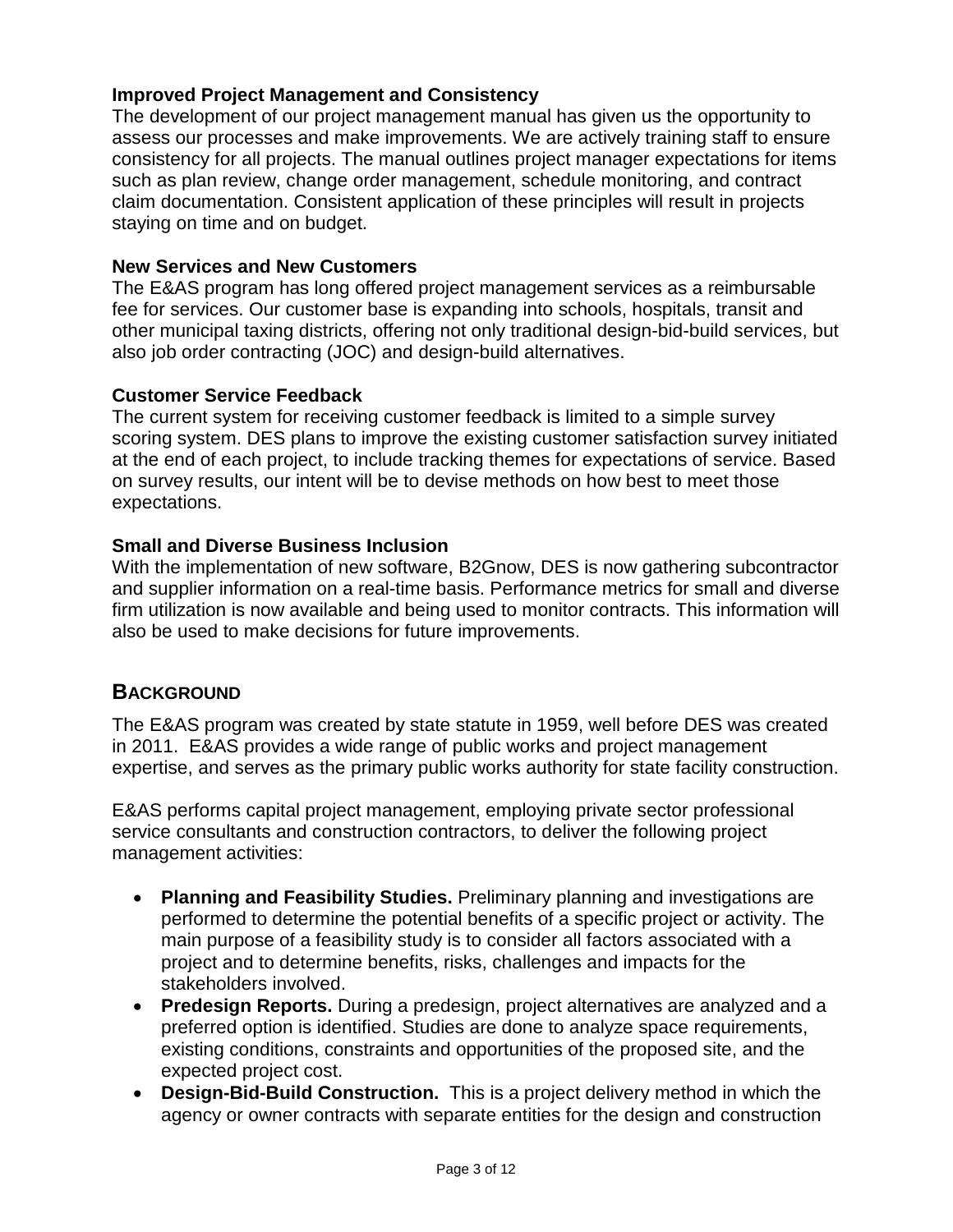of a project. This is the traditional method for project delivery and consists of three main phases: design phase, bidding phase, and construction phase.

- **Design-Build Construction.** Design-build is a project delivery system in which design and construction services are fulfilled by a single firm. Design-build is used to minimize risks for the project owner and reduce the delivery schedule by overlapping the design and construction phase of a project.
- **General Contractor Construction Manager Contracts.** This contract method employs the services of a contractor to assist in the design and construction management, to serve as the general contractor, and to guarantee the facility will be built within budget.
- **Job Order Contracting.** Commonly referred to as JOC, under this contract method, the contractor agrees to perform an indefinite quantity of public works jobs, defined by individual work orders, over a fixed period of time.
- **Energy Savings Performance Contracting (ESPC).** With oversight from the Energy program, Energy Savings Contractors (ESCO) are contracted to identify opportunities, design innovative solutions, and implement energy efficiency projects in public buildings.

The E&AS program is funded through an appropriation in the capital budget and through reimbursable interagency agreements for alternatively financed projects. In 2015, DES received an appropriation of \$14.8 million, a 15 percent increase over the previous biennium. The legislative intent was to reduce the number of projects assigned to each project manager, with the following expected results:

- Improved accountability
- Reduced project delays
- Reduction in number and cost of change orders

DES is required to report the performance improvement results from the increased funds appropriation/service charge to OFM and the legislative fiscal committees at the close of each fiscal year. Those performance improvements results are to include:

- The number of projects managed by each manager compared to the previous biennia;
- Projects that were not completed on schedule and the reasons for delays; and
- The number and cost of the change orders and the reason for each change order.

Project manager workload data for previous bienia was limited and available only through an arduous compliation of supervisory records and written information in project files. Therefore, the timeframe for comparison includes data from 2015 through March 2017.

# <span id="page-5-0"></span>**PERFORMANCE METRICS**

## <span id="page-5-1"></span>**Number of Projects per Project Manager**

With the 2015 appropriation, DES was able to increase the number of project managers for public works contracting from 21 to 26. The number, and value of active projects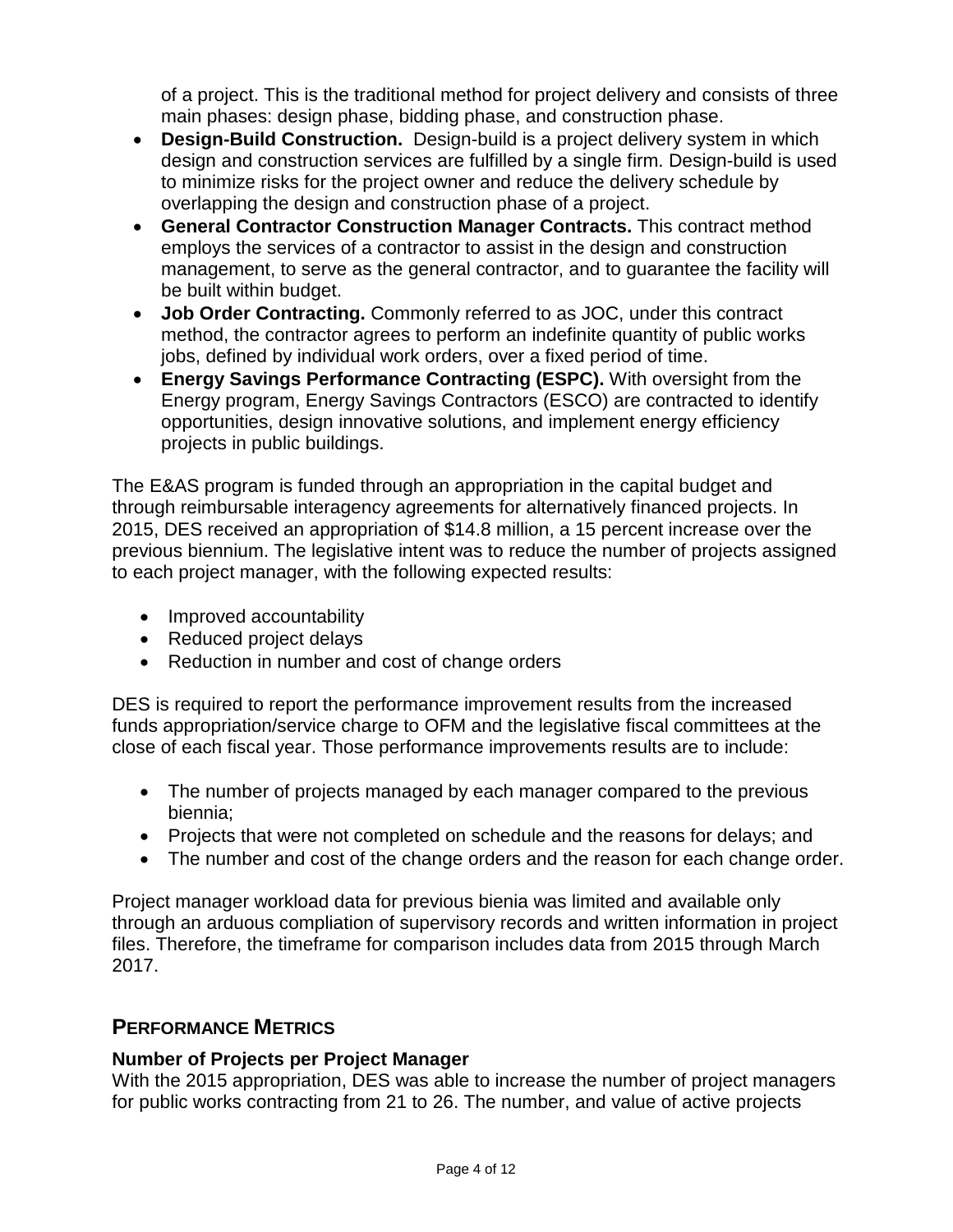also increased during that timeframe, resulting in a smaller than anticipated reduction in workload than targeted.



The graph above shows the average number of active projects managed by a project manager by month. DES began to capture this data beginning May 2016. The data from March 2015 compiled from supervisor records does not reflect DOC/ DSHS project managers. Each project managers' workload differs depending on experience, project complexity and assigned client agency needs for project management services.

## <span id="page-6-0"></span>**Projects Completed on Original Schedule**

Due to the unique schedule and nature of each project, the number of closed-out projects per biennium does not always match the number of projects active or contracted for that period. Some projects may take more than a year to complete, while others are completed within a couple of weeks.

The charts below are based on original substantial completion dates as compared to actual substantial completion dates and do not account for valid adjustments to the original schedules in accordance to change orders.

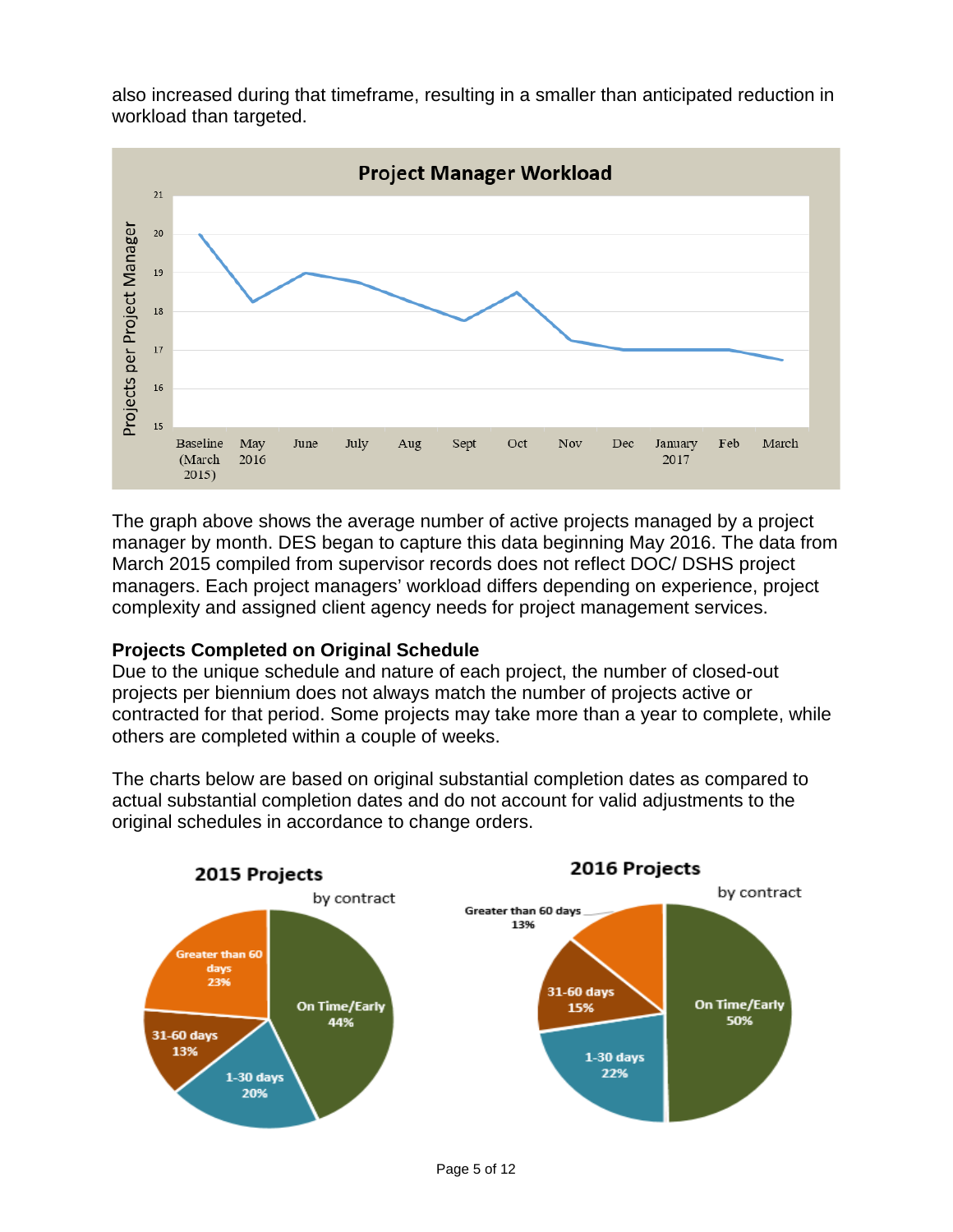In fiscal year (FY) 2015 (July 1, 2014 through June 30, 2015), a total of 369 contracts were completed. Of these, 161 contracts, or 44 percent, were completed on time or early. For FY 2016, 65 out of 132 contracts were completed on time, increasing the completion rate to 50 percent. Projects greater than 60 days late decreased from 23 percent in 2015 to 13 percent in 2016.

Often, delays in project completion are justified due to inclement weather, unforeseen latent conditions, or code changes that become apparent during the course of construction. Reasons for project delays can include:

- **Agency**. Agency is a broad term representing that the owner, or client agency, ask for a change. Sub-categories include; scope change, enhancement and improvements, risk management, or delay impacts in which a project schedule delay may require compensation be authorized to the contractor, as recognition of the owner's responsibility for the impacts.
- **Code Requirements**. Code requirements can change during a project; either through interpretations by the Attorney General's Office or if codes were updated after the design phase was completed, or construction had begun.
- **Latent Conditions**. Latent conditions represent a category of unforeseen issues, which are not known at the time of initial design. Common examples are subsurface discoveries of differing site conditions, as well as discoveries of unknown existing building components and dimensions exposed during demolition or construction remodeling.
- **Design Errors**. Design errors may result in destruction of previously installed work. Impacts to the project could be schedule delay or loss of labor productivity for which the owner becomes liable. Design errors occur infrequently. When they do, design firms are required to perform additional services without compensation to correct or re-design as necessary, per project needs.
- **Design Omissions**. A certain, nominal level of design omissions are anticipated and are covered in the contingency planning. Omissions often represent poor or hasty planning by the project team, and may result in additional work and increased cost to the owner.
- **Value Engineering**. Value engineering should be applied to changes, which result in either lower cost to the owner through alternative design options, or increased cost resulting from the owner's decision to change the original design to improve serviceability, longevity, appearance and value.

In addition to these industry standard reason codes, DES has found it beneficial to designate two additional designations to help track reasons for delays more efficiently:

- **Contractor.** Contractor being late with scheduled work because of equipment, labor and/or material/product issues.
- **Weather Delays.** Pertains to unusual seasonal challenges.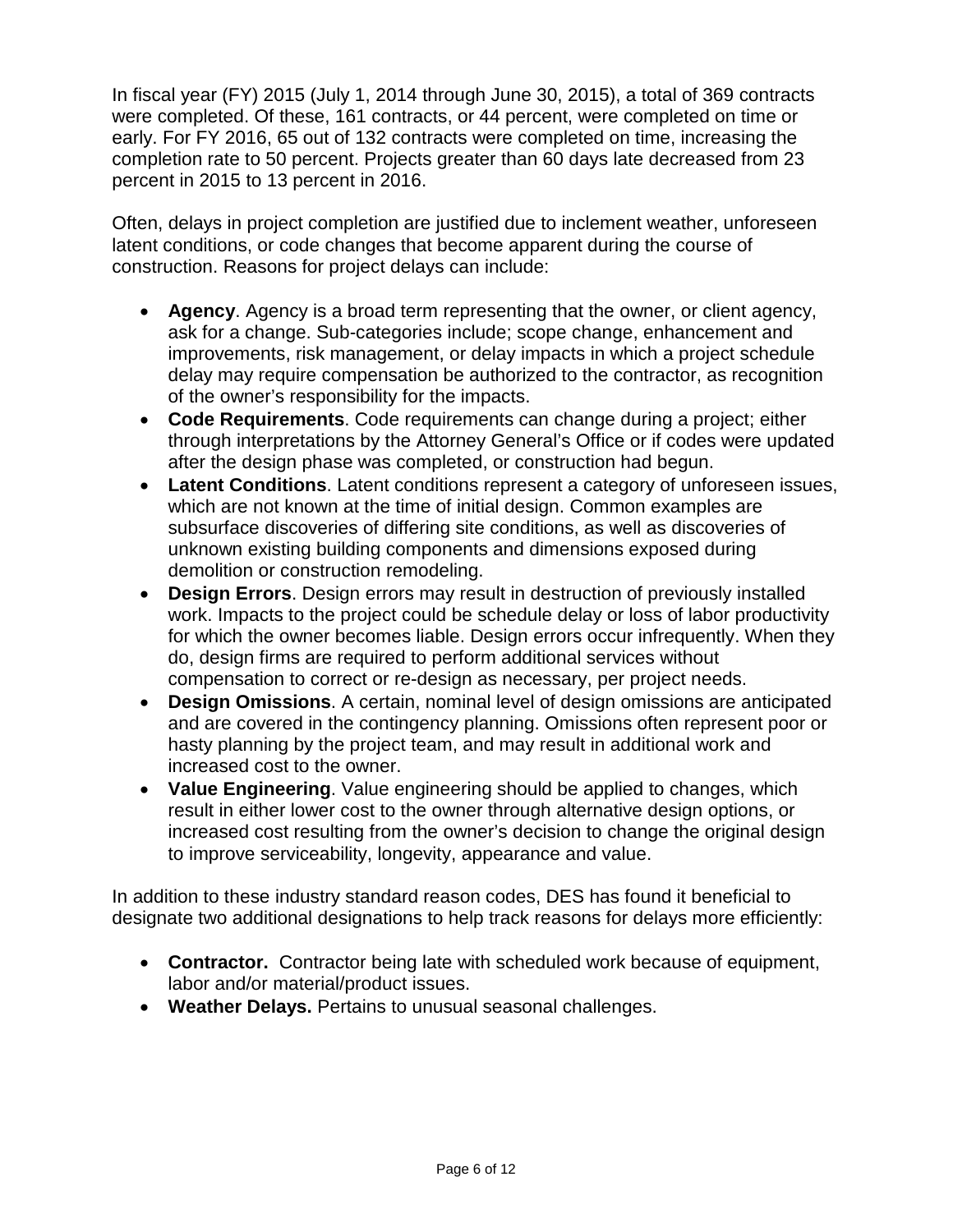Once these additional designations are taken into account, the reasons for project delay are more easily discerned.

The number one reason for delay in public works projects is latent conditions. This often includes unknown soil conditions, asbestos, dry rot, or unforeseen utility lines or pipes on older sites. On occasion, challenging conditions are identified in the design that are found to be much worse than originally anticipated once subsurface work has begun, or after walls, floors and roofs are opened or removed.



The second highest reason for project delays are scope changes by agencies. In reviewing individual change orders, E&AS found that this is primarily due to the buildings being occupied during construction, indicating that greater attention by the design team in the planning stages is necessary. In the case of colleges and other agency facilities, if the removal of hazardous materials, such as asbestos, is required, the colleges or other agency facilities business operating hours will need to be taken into consideration. An agency/owner will often request a scope change to accommodate faculty or students using the space at specific times during construction.

#### <span id="page-8-0"></span>**Number and Cost of Change Orders**

For larger projects, it is not uncommon to have several change orders over the course of the project. Change orders are initiated any time there is a change in scope, schedule, or budget to a project. However, a change order does not always equate to delays in the project. Reasons for change orders can vary and do not always include the additional subcategories for late contractors or weather delays.

In FY 2015, 306 projects had 2,463 change orders. In FY 2016, 241 projects had 2,044 change orders. Overall, projects with change orders averaged 8.4 per project, which is consistent for both years.



Page 7 of 12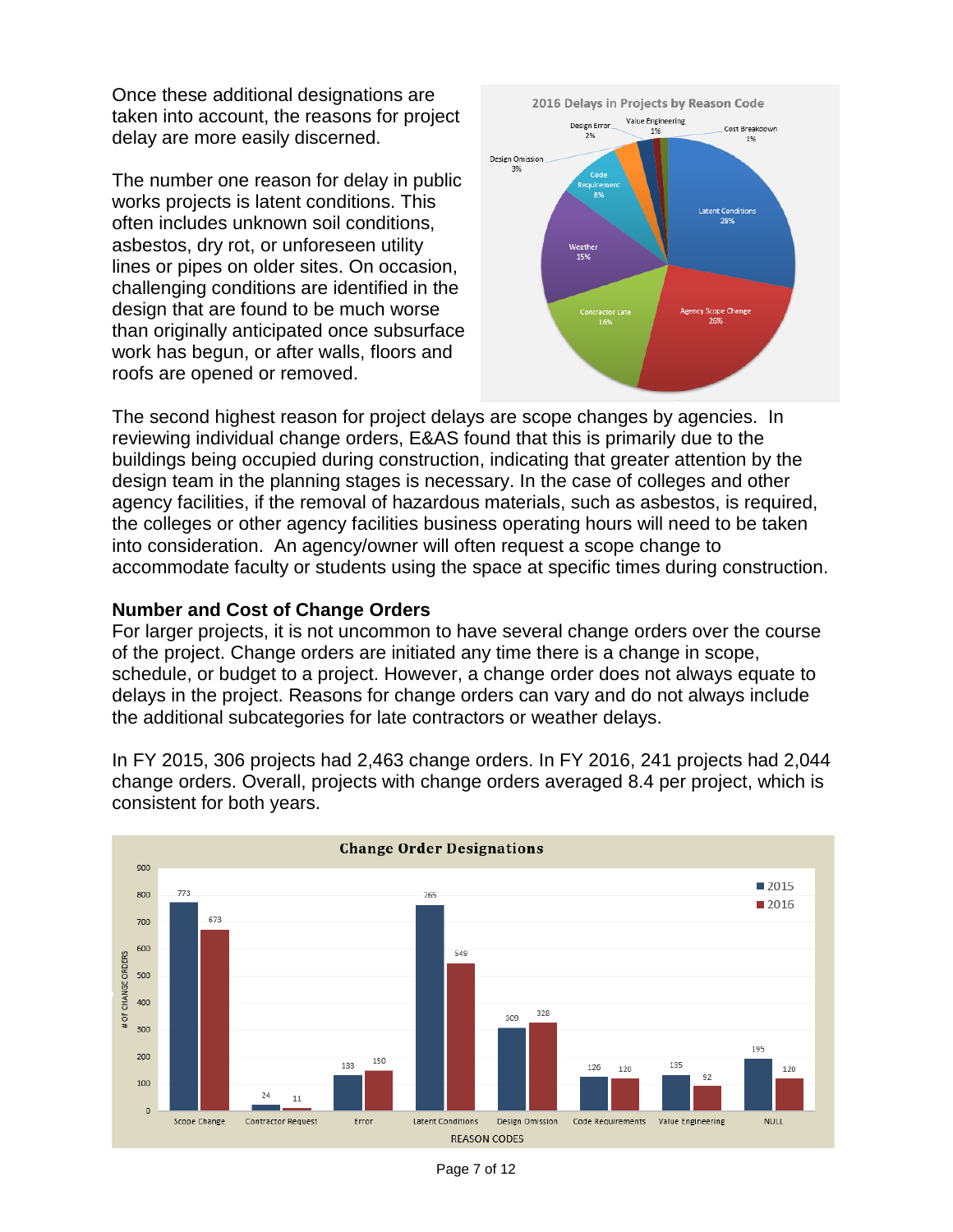The value of these change orders fluctuate as well, because change orders are also submitted when a project saves money or increases value.



In the last fiscal year, the number of change orders involving scope change decreased by about 13 percent, while the "value" of those change orders decreased by almost half. Meanwhile, E&AS saw a minor increase in change orders resulting from latent conditions. In 2015, value engineering saved nearly \$200,000 in immediate project costs. This does not include the long-term savings that occurred from alternative design by adding green building features such as: water gardens, open floor plans, or natural lighting.

DES struggled to collect data for this report. Many records were not in electronic format and were available only in paper form, or not at all. Change orders not assigned a reason code are identified as 'NULL'. In 2016, project managers focused on eliminating change orders without reason codes, and have since succeeded in decreasing that number by 38 percent. With the implementation of a new project management technology solution and staff training, data collection and reporting will be improved. It is the goal of the E&AS program to continuously improve workflow, data collection, and staff training. We will build upon the findings and lessons learned from the data reported, to deliver increased accountability and reduce cost increases and project delays by early plan review, holding our designers accountable, controlling scope increases, improving contractor oversight and minimizing cost and delay associated with change orders.

# <span id="page-9-0"></span>**HIGH PERFORMANCE BUILDING FORUMS**

Section 1096 of the Capital Budget directed DES to convene a group of private sector architects and contractors with state agency facilities personnel, at least twice a year, to share information on high performance methods, ideas, operating and maintenance issues and costs. DES sponsored two High Performance Building Forums in 2016 to discuss and collect information.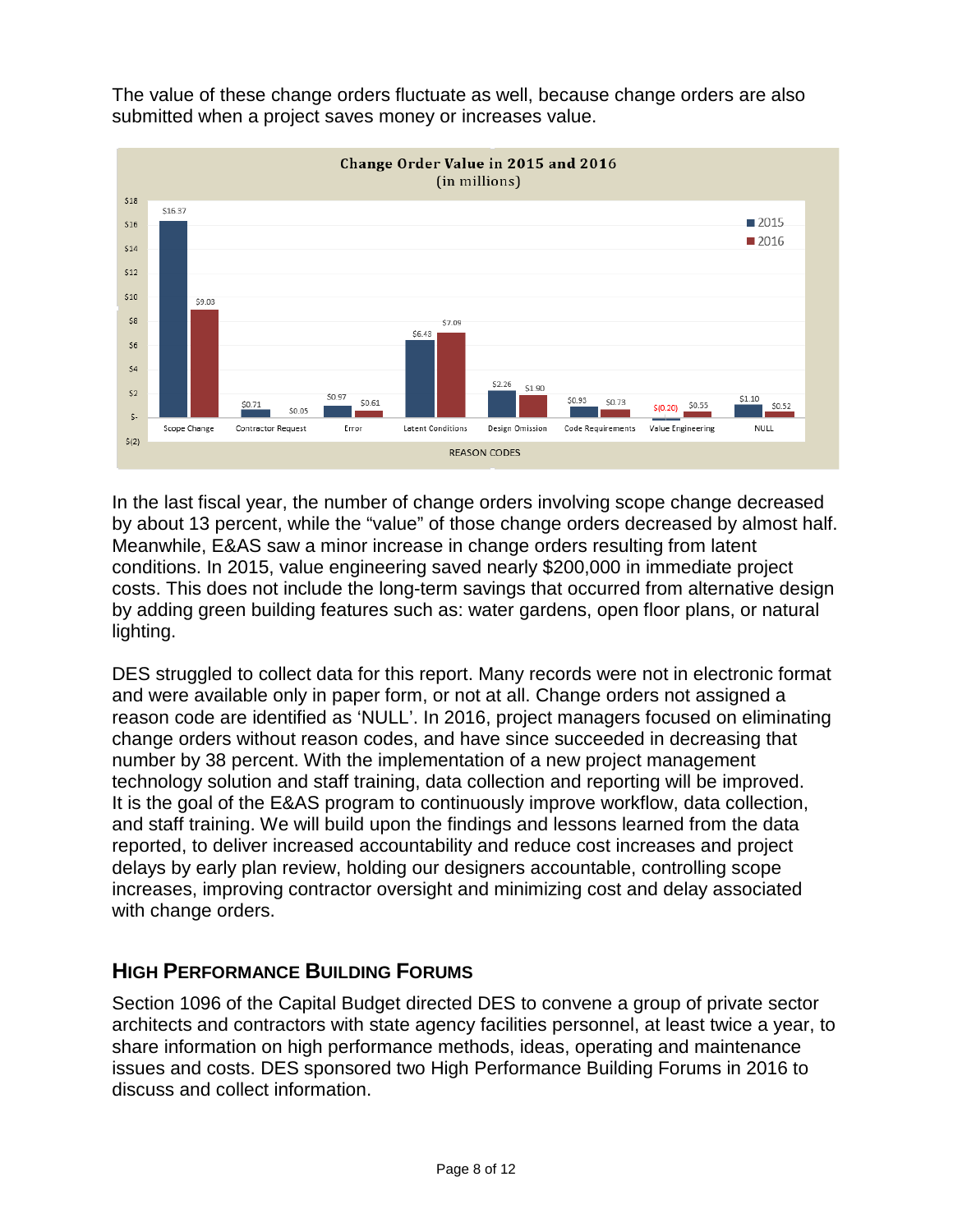The first was held at the June 2016 DES Business Partnership Forum held in Tacoma. Program participants included mechanical consultants, electrical consultants and contractors, along with architects and agency facility personnel. The discussion included the variety of challenges that the new technologies pose – along with needs for continuous improvement in communications and training.

In October 2016, the E&AS program held the second Forum with the State Board for Community and Technical Colleges. The discussion was enthusiastic for the new technologies, but participants raised important concerns about the decision process during design, and the costs to maintain technologies once installed on college campuses. Ideally, college facility operations staff should be included in user discussions during the design phase, and they will need to budget for ongoing training for operations staff members to be able to maintain the equipment.

## <span id="page-10-0"></span>**PROJECT DELIVERY RECOMMENDATIONS**

Also included in the budget proviso was direction to work through the Capital Project Advisory Review Board (CPARB) to develop recommendations to improve project delivery methods. The proviso required an analysis of potential methods to incorporate more architectural and engineering firms and contractors to be eligible for design-build projects, and methods for including high performance criteria with incentives for the architectural and engineering firms and contractors to meet the performance measures in the design-bid-build project delivery method.

The CPARB and the Design-Build Best Practices Committee have met regularly since April 2015 discussing best practices in opening eligibility on design-build projects to more companies.

At its December 2016 meeting, CPARB established the High Performance Committee for design-bid-build contracts, with the goal to review best practices and make recommendations to CPARB to improve the project delivery methods for including high performance criteria with incentives for the architectural and engineering firms and contractors who meet the performance measures. When complete, the findings and recommendations will be presented to the Governor's Office and legislative committees.

## <span id="page-10-1"></span>**OTHER ACCOMPLISHMENTS AND RESPONSIBILITIES**

#### <span id="page-10-2"></span>**Division Business Plan**

In the spring of even numbered years, each division at DES creates a business plan to assist in the development of their budget, and to plan the work of the next biennium. The Business Plan identifies five key strategies with specific initiatives to support those strategies.

#### <span id="page-10-3"></span>**Inclusion of Small and Diverse Firms in Public Works Contracting**

With the hiring of the Public Works Business Diversity Program Manager in July 2016, DES has accomplished the following: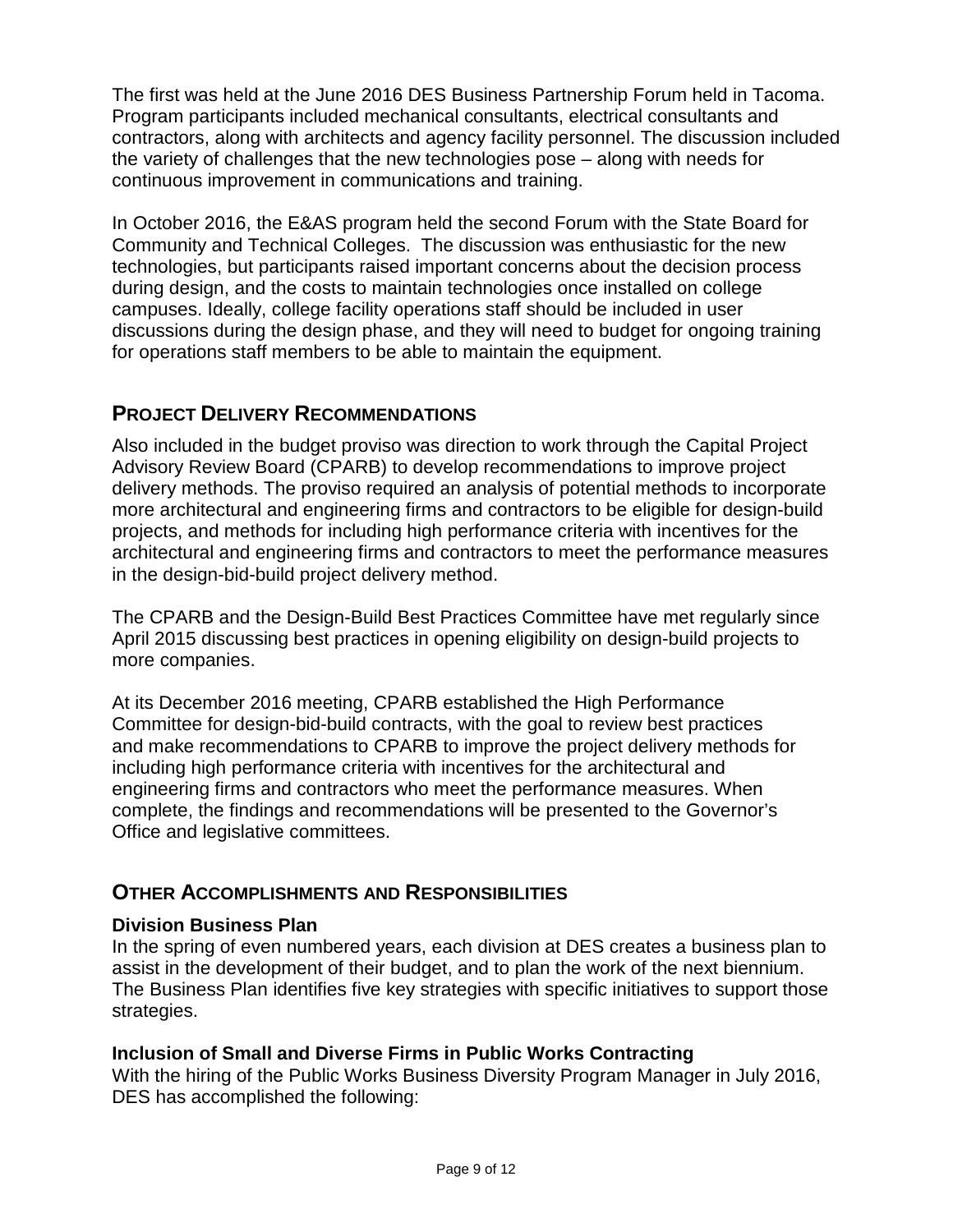- Reviewing all advertisements, bid requirements and award processes to identify any internally constructed barriers that may affect diverse business inclusion. As a result, we have increased the point values used in the selection of JOC and design-build firms.
- Providing technical assistance to our clients in an effort to assist them in the development of their respective inclusion plans.
- Establishing a new statewide diverse inclusion outreach strategy to include requesting our Washington Electronic Business Solution (WEBS) team to accompany diversity staff at outreach events. This strategy allows DES to register diverse businesses into the WEBS system in "real-time."
- Modifying a provision requiring all solicitations include a diverse business inclusion plan. This inclusion is currently required on projects valued at \$1 million or more, however the threshold is in the process of being lowered to projects valued at \$500,000 or more. This change may increase the submittal of the required diverse business inclusion plan submittals by approximately 180 or more projects during the next year.

As mentioned above, our current practice requires diverse business inclusion plans for all projects over \$1 million. State voluntary goals are set in Results Washington at 26 percent (10 percent minority, 6 percent women, 5 percent veteran, and 5 percent small business). Inclusion plans asking for a voluntary commitment to meet these goals are required at the time of award of the contract. A zero percent commitment is deemed non-responsive. Many contractors have embraced the concept and their inclusion plans have exceeded 40 percent. This is particularly true with JOC. In JOC, the prime contractor is required to subcontract 90 percent of the work, making it an ideal method to provide opportunity for small and diverse contractors to obtain work with the state.

On the other hand, with ESPC, some ESCO's perform most of the work with their own forces making it much more difficult to meet the state goals.

| <b>Public Works Accomplishments</b><br><b>Diverse Business Inclusion Plan Commitments</b> |                                                                 |                                                         |  |  |  |  |
|-------------------------------------------------------------------------------------------|-----------------------------------------------------------------|---------------------------------------------------------|--|--|--|--|
| Type of procurement<br>method                                                             | Number of contracts<br>with diverse business<br>inclusion plans | Range of diverse business<br>inclusion plan commitments |  |  |  |  |
| <b>JOC</b>                                                                                |                                                                 | $31\% - 44\%$                                           |  |  |  |  |
| <b>ESCO</b>                                                                               | 12                                                              | $0.42\% - 30\%$                                         |  |  |  |  |
| Design-Bid-Build and<br>Design-Build                                                      | 37                                                              | $.1\% - 38\%$                                           |  |  |  |  |

Diverse business inclusion plan commitments are listed in the following table:

## <span id="page-11-0"></span>**B2Gnow**

In July 2016, DES implemented a new software program called B2Gnow to track the participation of small and minority-, women- and veteran-owned businesses on all public works contracts and consultant agreements. Additionally, this system tracks prime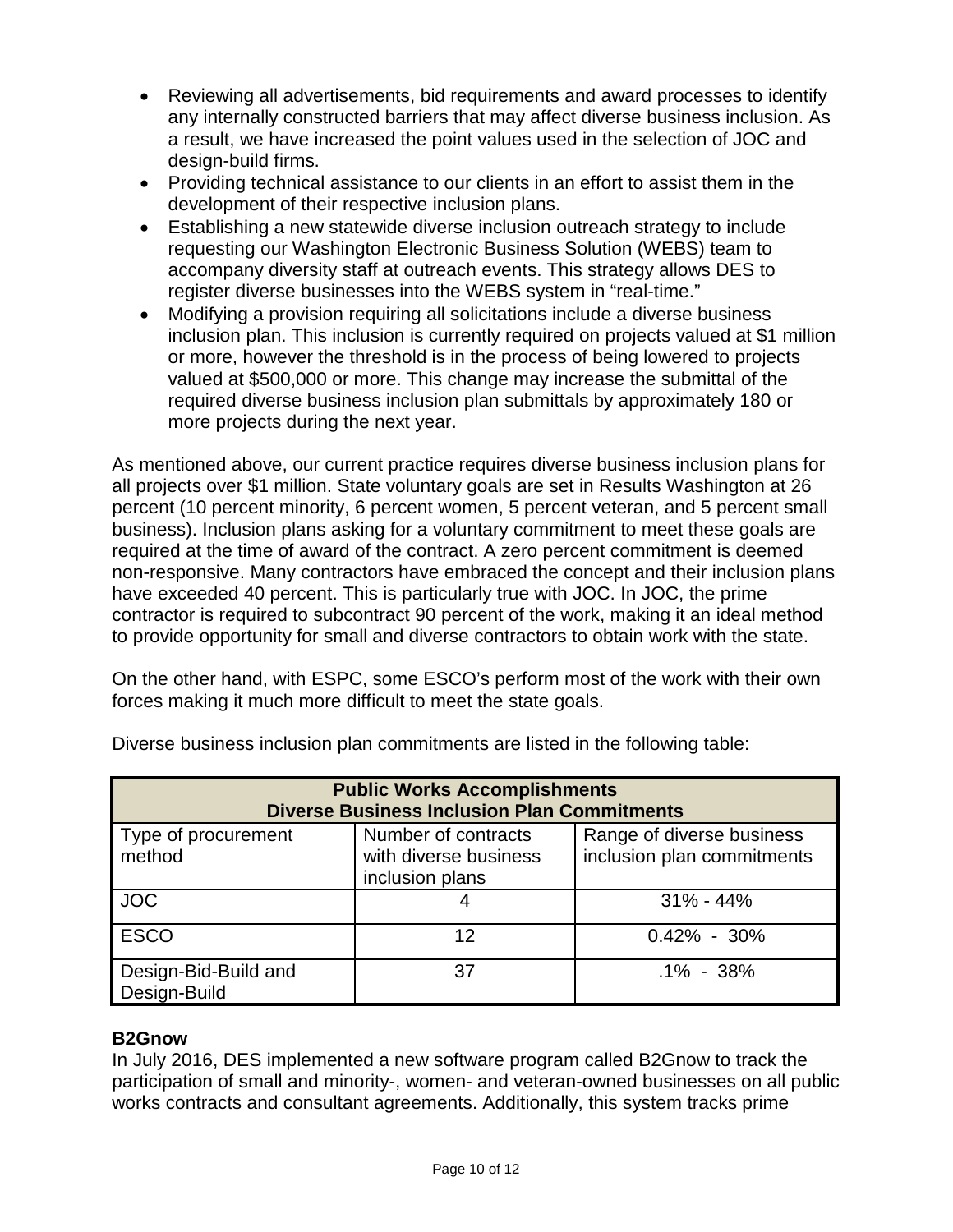contractors, design firms, subcontractors, sub-consultants and supplier payments. This program is used by the city of Seattle, King County, and Sound Transit.

## <span id="page-12-0"></span>**Capital Project Planning and Management**

DES is currently developing a new capital planning and project management software platform. TRIRIGA, a web-based program, is available through mobile devices. With TRIRIGA, project managers will be able to improve the coordination of activities with consultant firms and contractors, review and approve contract documents, and manage projects from remote locations. Additional data will be collected for performance management of individual projects and the E&AS program. We are on schedule for a May 2017 rollout of the first phase.

## <span id="page-12-1"></span>**Project Management Manual**

E&AS updated its Public Works Project Management Manual in October 2016. This is the first time the manual has been updated since 2005. The updated manual contains a number of reference documents, forms, tools, and guidelines that project managers are required to use throughout a project.

The manual provides information about public works contracting to non-project managers, as well as reference materials to E&AS project managers, and the departments of Corrections and Social and Health Services project managers.

#### <span id="page-12-2"></span>**Client Workshop**

E&AS conducts workshops with our client agencies. These events provide an important opportunity for both project managers and client agency representatives to learn together, and communicate about the public works process and project information. Topics include roles and responsibilities, emergency work, diversity goals, and procurement practices. The next client workshop is being planned for April 2017 and all 34 community and technical college facility staff will be invited, along with Capitol Campus tenant clients and other client agencies.

#### <span id="page-12-3"></span>**Small Public Works Training**

For client agencies who want local control of their small public works projects, the E&AS program provides training for Delegated (Public Works) Authority. This service was improved and expanded in 2014. The training prepares approved community and technical colleges and agencies to conduct small projects in-house. Approved entities are able to self-administer projects under \$300,000 utilizing the Small Works Roster. In the past year, 14 community and technical colleges and 4 agencies have received onsite small public works training.

#### <span id="page-12-4"></span>**Staff Training**

E&AS project managers are professional engineers, registered architects and certified construction project managers. Maintaining up-to-date training in these professions is important to the program. Training is provided during our twice monthly staff meetings, along with other state of Washington required trainings. These training and work sessions helped create the Project Management Manual. Project managers also share presentations of completed projects with a variety of lessons learned. Changes in the U.S. Green Building Code Council LEED version will be shared at an upcoming training, as well as training for the new Capital Planning Project Manager process.